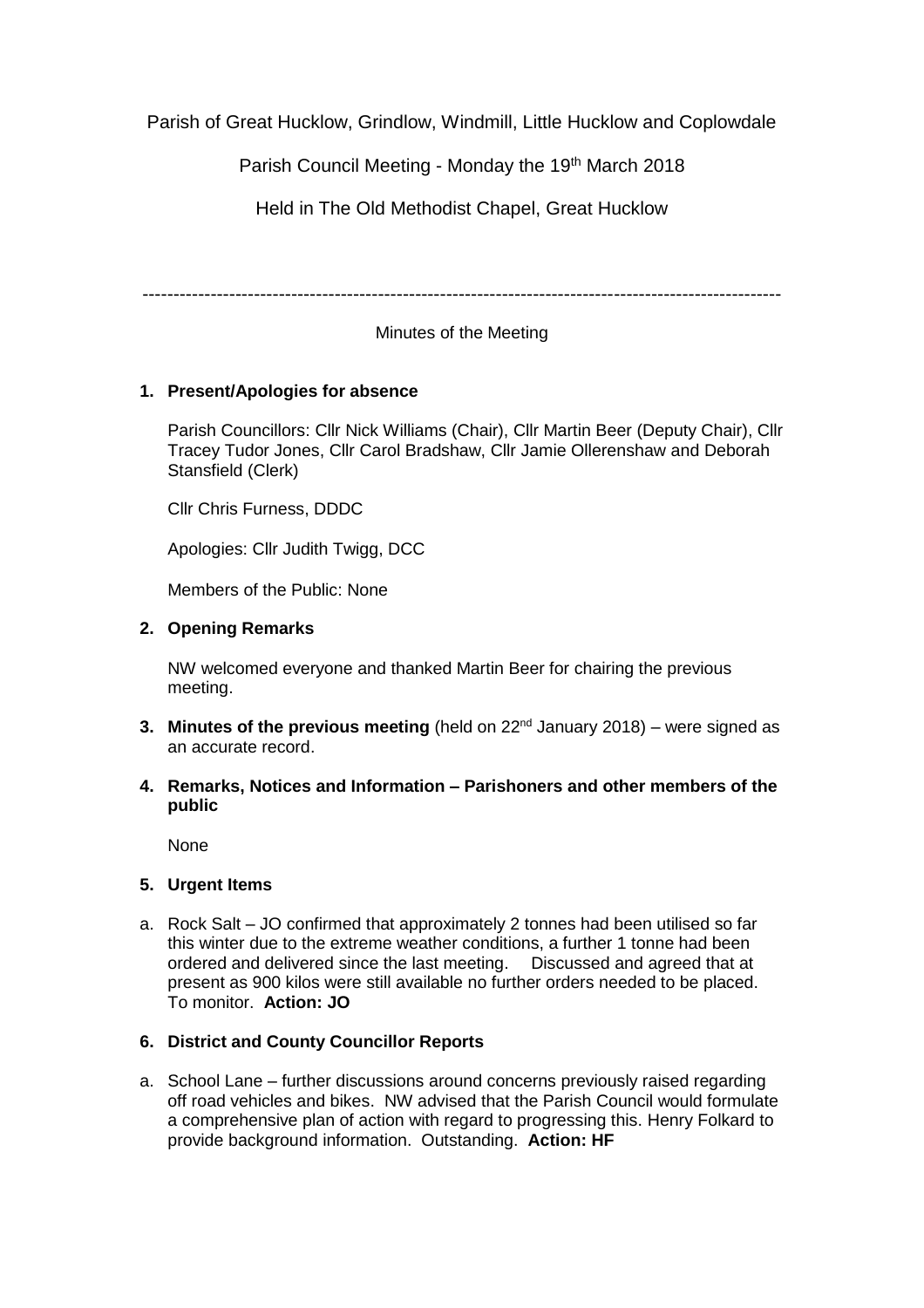- b. JT had previously provided information on a new DCC initiative called the "Safeguarding Scheme" and had agreed to provide more information so this can be circulated in the parish via a newsletter. Outstanding chased. **Action: JT**
- c. Waste bins Cllr Chris Furness had previously agreed to investigate the possibility of a waste bin for Little Hucklow. CF advised that the survey regarding this remains ongoing. **Action: CF**
- d. Snow Ploughing CF confirmed that DCC had provided the additional snow ploughs working in the area in recent weeks. NW suggested that a letter of thanks to those involved would be appropriate. To obtain contact details. **Action: DS**

### **7. Actions Arising from Previous Minutes**

- a. Noticeboard for Little Hucklow –NW to organise placing in situ once the weather improves. **Action: NW**
- b. Registration of Parish owned land following discussions with DALC DS has now contacted Land Registry regarding the process of registration of the land and associated costs. Each individual piece of land currently has to be registered separately at a cost of £30 (land value up to £80K) together with an inspection cost of £40. Two possible routes can be taken –Adverse Possession or First Registration. There is potential to amalgamate several areas into one but not usually at first registration, however, following discussions it seems there may be scope to do this. Councillors resolved that a budget of £500 be allocated to the 2018/19 budget with the view to try to register the main pieces of land in Great Hucklow and Little Hucklow in this financial year. Awaiting new financial year. **Action: DS**
- c. Visit to Milldam Mine, Great Hucklow to rearrange April/May time if possible. **Action: DS**
- d. Parish Council Logo final logo has now been adopted for letterheads and the website. A letter of thanks in respect of the PC donation has been received from the school. Completed.
- e. Grass verges Little Hucklow –CB had previously advised that a number of saplings are growing in the verges and these need attention. A quotation has now been received and this was discussed. DS advised that PDNPA had now provided their guidelines with regard to permissions required. It was agreed that that further information should be sought regarding any land owners permissions being required. Outstanding. **Action: DS**
- f. Data Protection Regulations Awaiting further information from DALC regarding possible appointment of a shared National Data Protection Officer. All recipients of the Parish Newsletter have been advised that they need to formally sign up again for the newsletter, due to low response rate a number of subsequent reminders will be sent. **Action: DS**

Privacy Policy – DALC have advised that they are going to provide Privacy Policy templates, outstanding. **Action: DS**

g. Winter Snow Warden Scheme – All councillors expressed their thanks to JO for the good work he had provided with regard to ensuring grit bins were kept full and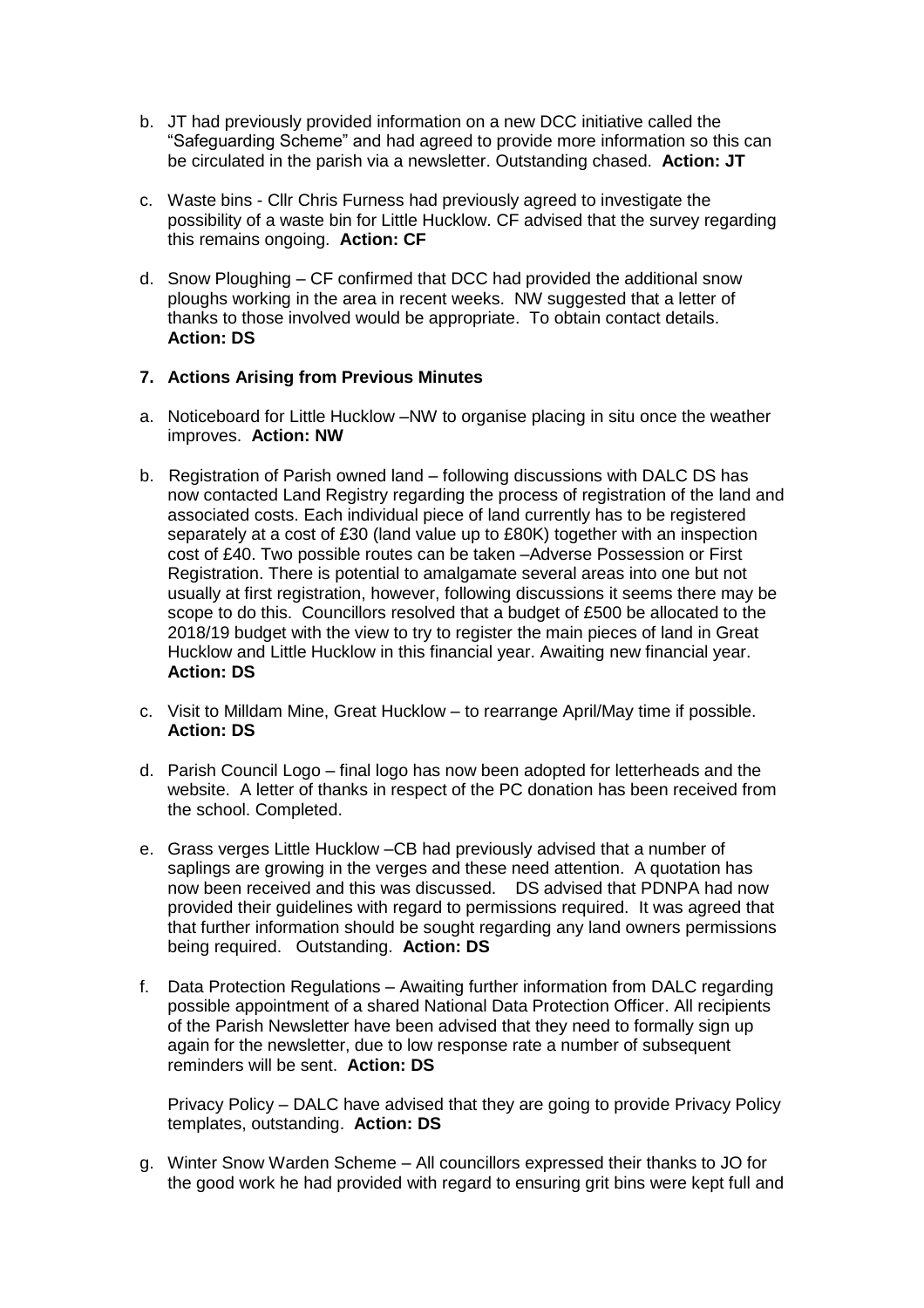roads in the villages were ploughed. NW proposed that a contribution be paid to JO in respect of diesel utilised. All other Councillors were in favour and it was resolved that the sum of £20 be paid. **Action: DS**

JO advised that £18.00 has been received in respect of the sale of rock salt to parishoners, to be passed to NW to be deposited. **Action: NW**

#### **8. Correspondence and Circulars**

All correspondence/circulars received had been circulated to Councillors on receipt. Items of interest as follows: -

- a. PDNPA Consultation Documents:
	- Review of Statement of Community Involvement deadline  $4<sup>th</sup>$  May 2018
	- PDNPA Management Plan deadline  $16<sup>th</sup>$  April 2018 NW to provide short response re broadband. **Action: NW**
	- PDNPA Local Plan Part 2 notice that this has been submitted to The Secretary of State
- b. Email received from local resident regarding the track in Great Hucklow from the main road across frontage of activity centre and Milldam House up to Burrs Farm being in very poor condition. Milldam mine responsibility, to contact regarding repair. **Action: NW**
- c. Organised Litter Pick Sunday  $25<sup>th</sup>$  March 2018 to email details and note on website. **Action: DS**
- d. UK Smart Meter Rollout to include link to details on website. **Action: DS**

#### **9. Finance**

a. Bank Account Balances – current account: £2362.30 as at 28 2 18. RIN Business Reserve Account has increased by £0.01p to ££90.42 (as at 15 2 18). Spreadsheet detailing all transactions was circulated at the meeting.

Payments made since last meeting as follows: -

- £50.00 Great Hucklow School
- £80.00 Pennine Aggregates

Income received since last meeting as follows: -

None

Payments approved for payment: -

- £12.00 PPPF annual subscription 2018/19
- £99.47 DALC annual subscription 2018/19
- b. Precept Request 2018/19 DS confirmed this has been submitted to DDDC. Awaiting payment. **Action: DS**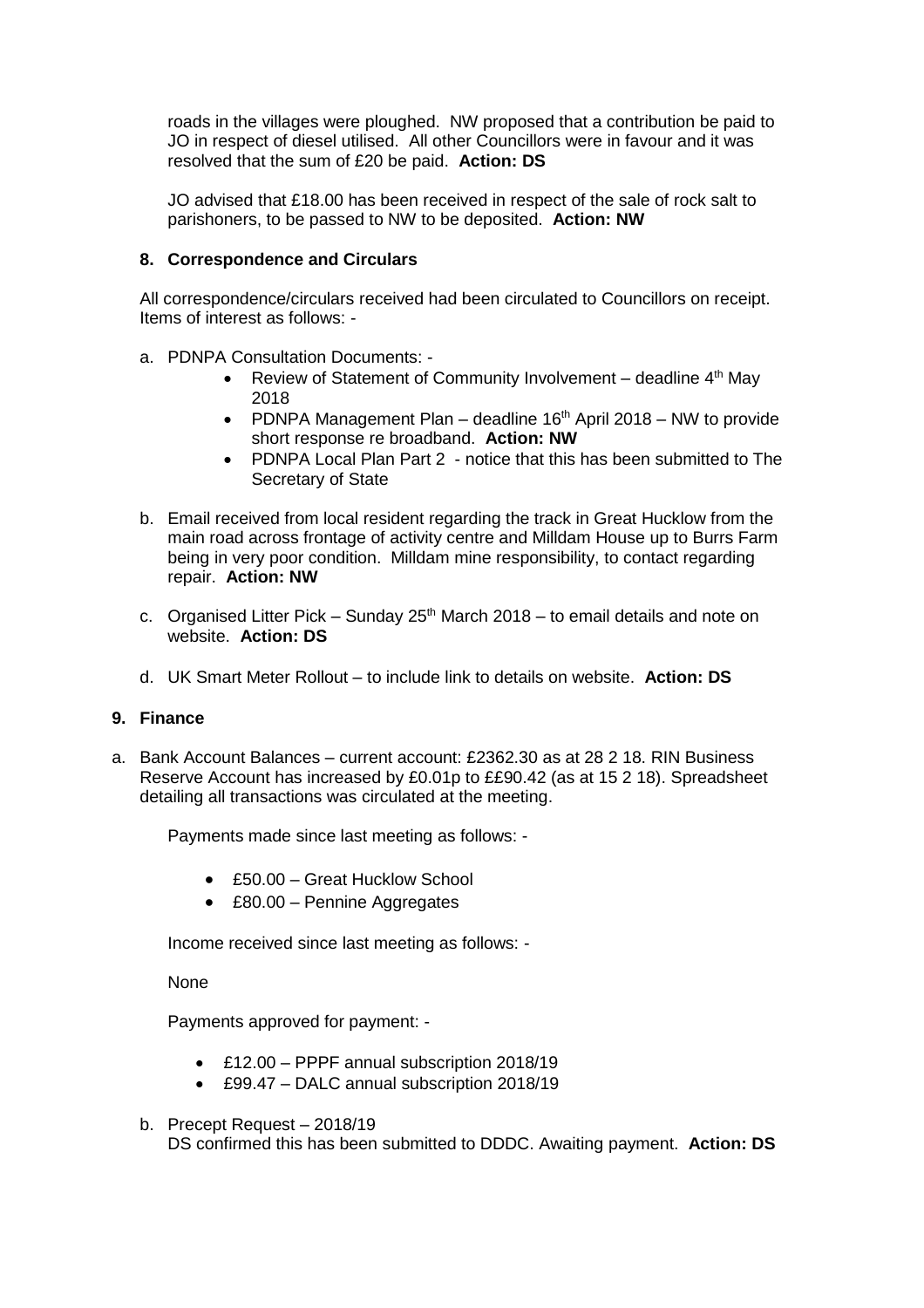- c. DALC Councillor Training Day JO confirmed he had attended and found it to be informative.
- d. Clerk's Job Description and Contract requires annual review, NW provided a revised version for DS to review. Outstanding. **Action: NW**
- e. Great Hucklow Relief in Need Bank Account there are two bank accounts in respect of this (current £560.00 and reserve £90.34). It had previously been resolved by Councillors that these accounts should be closed and the proceeds donated to the Nightingale Centre "Send a Child to Great Hucklow Fund".

As both of these accounts have been dormant for some time and the previous signatories no longer hold Parish Council positions NW had previously proposed and Councillors unanimously resolved that NW be appointed as sole signatory to the account and the authorised signatories in the current mandate, for the accounts detailed in section 2 (of the Nat West form), be changed in accordance with sections 5 and 6 and the current mandate will continue as amended.

DS to provide a copy of this meeting resolution together with forms duly completed by Nick Williams and Roland Butcher (previous Parish Councillor and signatory).

Outstanding: NW to complete further forms for Nat West. **Action: NW**

f. Purchase of dedicated Parish council computer – discussed and agreed that present arrangements were satisfactory and no further action is required at this point in time.

### **10. Planning**

- a. Next steps for the Neighbourhood Plan were discussed, DS to draft letter to PDNPA defining boundaries. Awaiting boundary map outline. **Action: NW**
- b. Great Hucklow School sign a blue walking man School finger sign has been agreed with DCC, in addition they have proposed mounting the three signs (Gliding Club, Byway and new School Sign on one pole on the corner of School Lane and removing the two existing bent poles. DS advised that works are due to be complete by the end of March. NW to provide info regarding broadband cable location for contractor. DS to request removal of redundant dog bin pole at the same time as this work is carried out. **Action: NW/DS**

School Lane – road name plate has now been placed. DS to send thank you email. **Action: DS**

c. GDO Notification Hucklow Wood, Timber Extraction – noted.

### **11. Highways/ Footpaths**

- a. Repair work at Abney Clough has now been rescheduled and will be carried out between 9<sup>th</sup> and 29<sup>th</sup> of April. DS advised that parishoners have been notified by newsletter.
- b. School Lane no updates other than points made in 5a above.